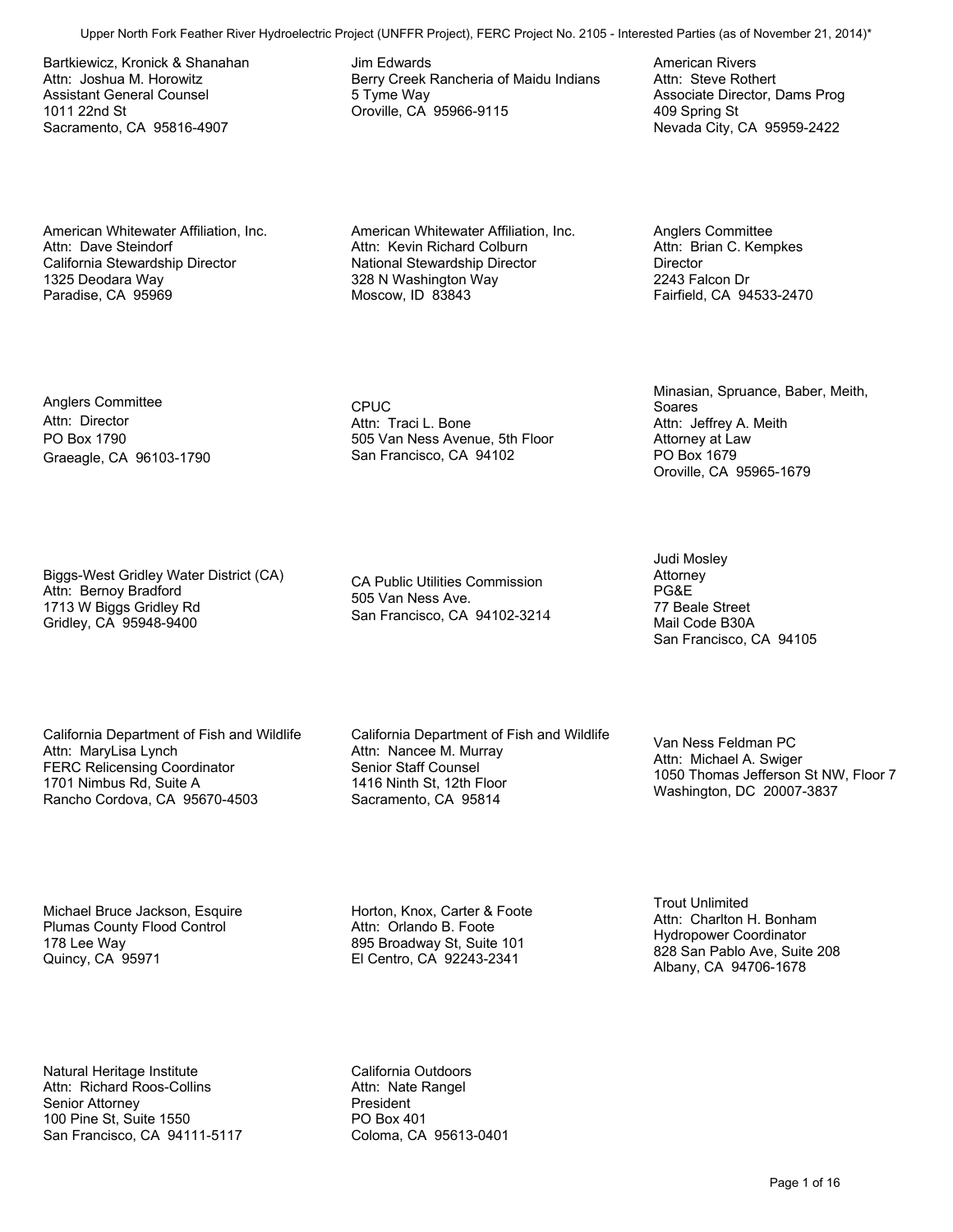California Resources Agency Attn: Margaret J. Kim 1416 9th St, Suite 1311 Sacramento, CA 95814-5509 California Sportfishing Prot. Alliance Attn: Jerry L. Mensch 1673 Kendall St Roseburg, OR 97470-5322

Law Offices of Stephan C. Volker Attn: Stephan C. Volker **Esquire** 436 14th St, Suite 1300 Oakland, CA 94612-2717

California Sportfishing Prot. Alliance Attn: Jim Crenshaw 1248 Oak Ave Woodland, CA 95776-4104

California Sportfishing Protection Attn: John Beuttler 1360 Neilson St Berkeley, CA 94702

California Trout, Inc. Attn: Curtis A. Knight Area Manager PO Box 650 Mt. Shasta, CA 96067-0650

Plumas National Forest Attn: Mike Taylor 875 Mitchell Ave

Oroville, CA 95965-4699

US Department of the Interior Attn: Kerry O'Hara 2800 Cottage Way, Suite E1712 Sacramento, CA 95825-1846

Federal Energy Regulatory Commission Attn: John Mudre 888 First St, NE, Mail Code PJ-11.7 Washington, DC 20426-0002

Department of Fish and Wildlife Attn: Banky Curtis 1416 9th St Sacramento, CA 95914

Ms. Christie Viets Donaldson 3251 Invicta Way San Jose, CA 95914

Rick Keene Assembly Member 1550 Humboldt Rd, Suite 4 Chico, CA 95928

Plumas National Forest Attn: Terri Simon-Jackson 159 Lawrence St Quincy, CA 96971

Federal Energy Regulatory Commission Attn: Magalie Roman Salas **Secretary** 888 First St, NE Washington, DC 20426 Upper North Form Law State Foreign River Hydroelectric Project North Foreign Project (UNFFR Project North Foreign Contact North Foreign Project No. 2105 - Interested Parties (As a strength of North Foreign Project No. 210

Plumas County Board of Supervisors Attn: Bill Dennison **Supervisor** 520 W Main St, Room 309 Quincy, CA 95971

Sam Aanestad Senator 200 Providence Mine, #108 Nevada City, CA 95959

Doug LaMalfa Assemblyman 2865 Churn Creek Rd, Suite B Redding, CA 96002

Central Valley Regional Water Quality Control Board Attn: James Pedri 415 Knollcrest Dr Redding, CA 96002

2105 Collaborative Group Facilitator Attn: Patti Kroen 408 Lago Place Davis, CA 95616

Dave Cox **Senator** 2140 Professional Dr, #140 Roseville, CA 95661

Susanville Rancheria Attn: Tim Keesey Environmental Protection Dept. Manager 745 Joaquin St Susanville, CA 96130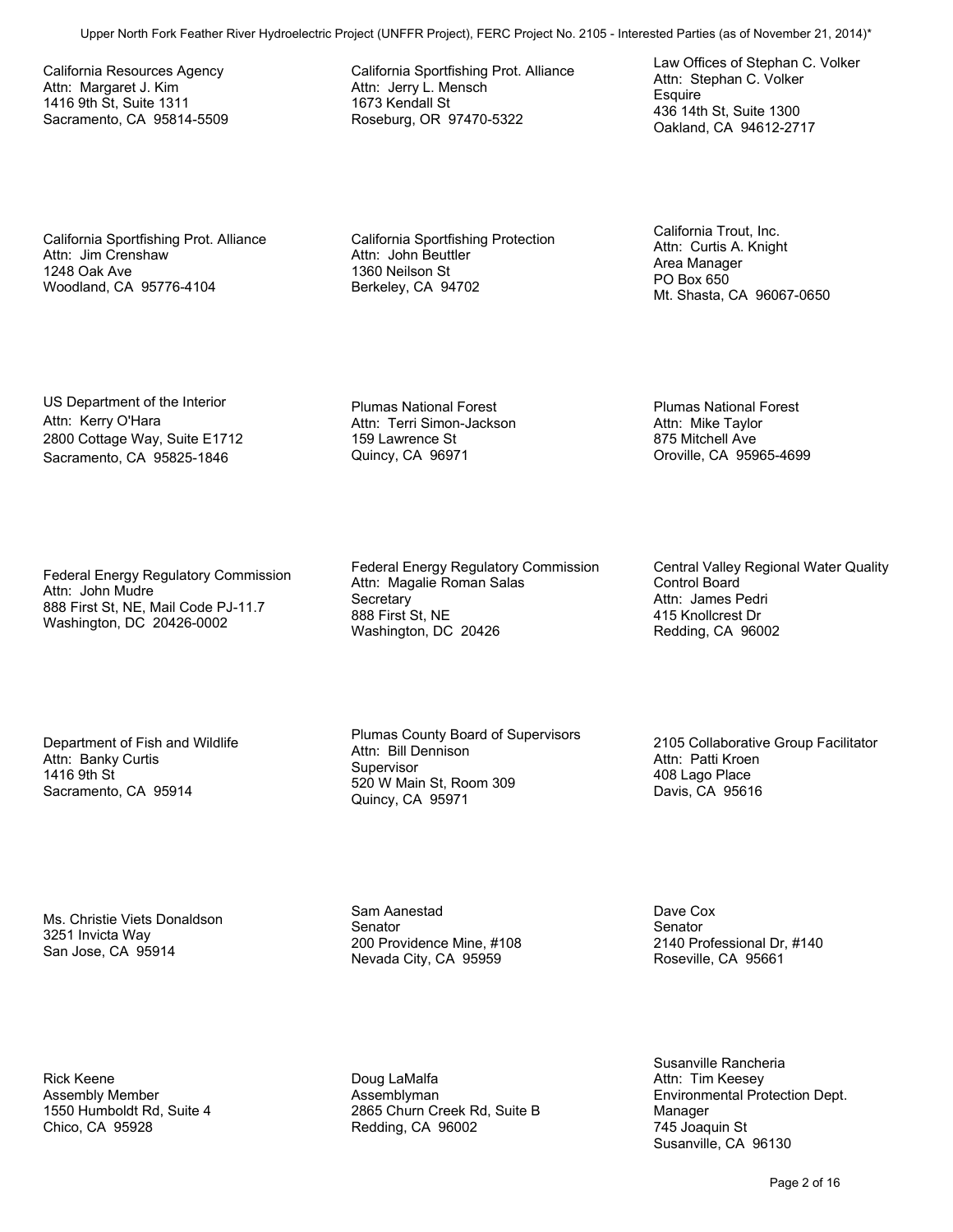Greenville Rancheria Attn: Mike DeSpain Environmental Protection Department 410 Main St, PO Box 279 Greenville, CA 95947 Upper North Fork Formulation of the Control Control Control Control Control Control Control Control Control Control Control Control Control Control Control Control Control Control Control Control Control Control Control Co

Aaron Seandel 1207 Driftwood Cove Lake Almanor, CA 96137 Anastasios Stathopoulos Architect 620 Cedar Canyon Rd Lake Almanor Country Club Plumas, CA 96137

Bill & Maryl Faraghan 616 E Burnt Cedar Dr Lake Almanor Country Club P.O. Box 842 Chester, CA 96020

Ann Hopton Foote 936 Clifford Dr Almanor, CA 96137

George S. Hawkins 1123 Lassen View Dr Lake Almanor, CA 96137

Gil & Barbara Sheffield 205 Lake Almanor West Dr Chester, CA 96020

Peter M. Beman 4609 Ronnie Ct Rocklin, CA 95677

Angela Louis 16 Fairway Dr

S San Francisco, CA 94080

40923 Durillo Dr Fremont, CA 96137

Connie Allen

Karen & Frank Giorgi 137 Goodhill Rd Kentfield, CA 94904

Mr. & Mrs. Chris Zand 115 Sweetgrass Dr Brentwood, CA 94513

Robert F. Viets PO Box 879 Chester, CA 90620 Ralph & Barbara Ames 337 Maidu Dr Chester, CA 96020

Marisa Murphy 610-A Johnson St Healdsburg, CA 95448

Robert & Barbara Hanley 2714 Belmont Canyon Rd Belmont, CA 94002

Kathleen M. Keyes 3828 Mary Ann Lane Westwood, CA 96137-9500

Michael Davis 528 Wilshire Ct Chico, CA 95973

Emile Pleau 7457 Highway 147 Lake Almanor, CA 96137

Mr. Hugh Moncur 5938 North Arm Rd Greenville, CA 95947 C. William Johnson & Associates Attn: General Farming PO Box 1009 Durham, CA 95938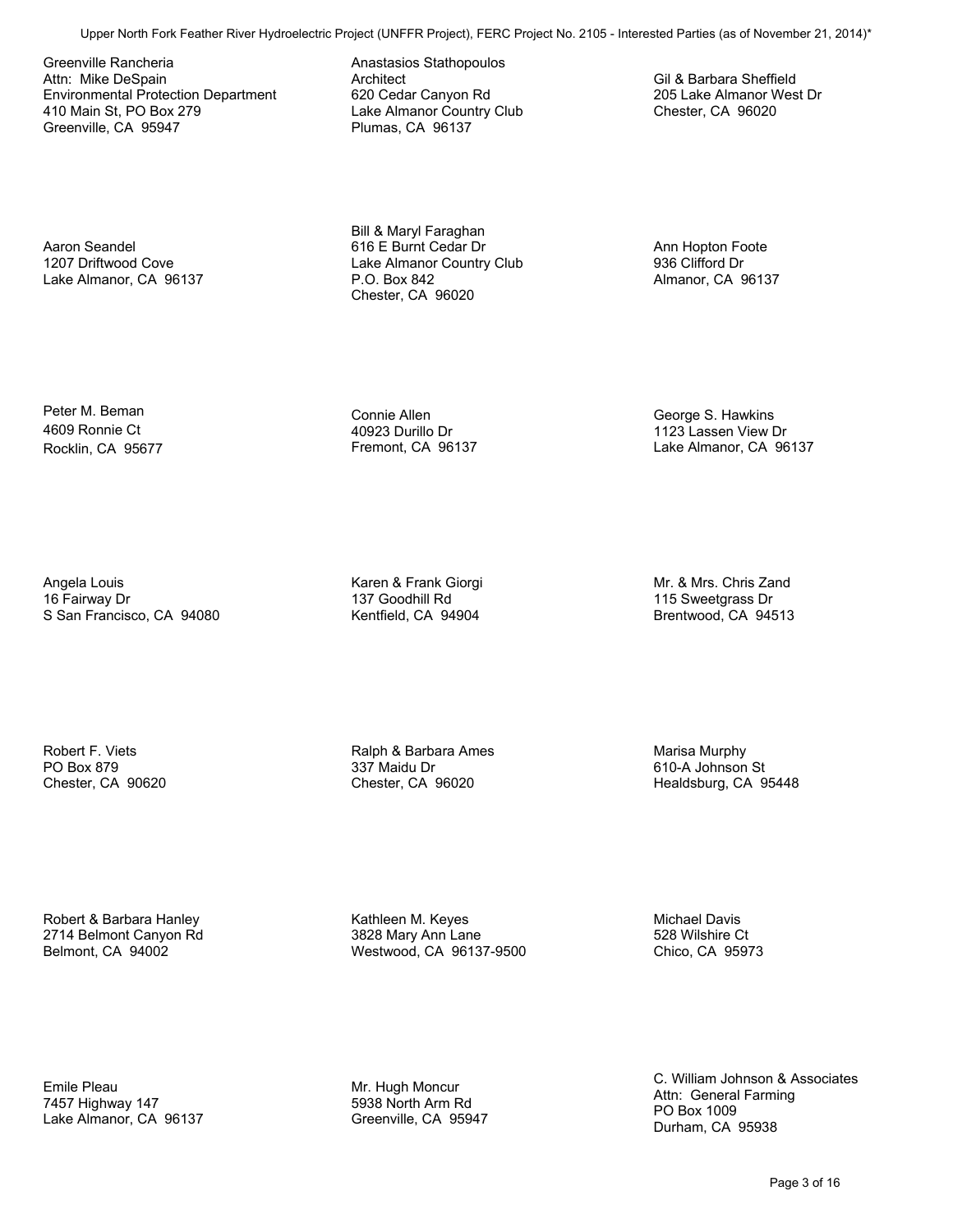Mr. Charles Maraldo 1119 Clifford Dr Lake Almanor, CA 95137 Fuller Heating & Cooling Attn: David E. Fuller & Associates PO Box 537 Chester, CA 96020

Mr. & Mrs. Ed Wing 313 Lake Almanor West Dr Chester, CA 96020

12039 Centerville Rd Chico, CA 95928

Regional Environmental Officer US Department of the Interior 333 Bush Street, Suite 515 San Francisco, CA 94104

Ms. Kerry V. Quevedo

Ms. Connie Allan 40923 Durillo Drive Fremont, CA 94539

The Anglers Committee Attn: Dale Marsh **Secretary** 130 Valley View Dr Oroville, CA 95966

The Anglers Committee Attn: Jim Moloney **Director** PO Box 278 Forest Ranch, CA 95942

The Anglers Committee Attn: David Munizza **Director** 815 Forest St Reno, NV 89509

The Anglers Committee Attn: Joel C. Baiocchi, Esq. **Director** PO Box 67 Dutch Flat, CA 95714 Upper Communities<br>
Upper North Form For Manufacture (UNFFR Principal ACoustic Projects of North Form Projects Consider<br>
Upper North Form Considered Project Transfer A Bookshapes<br>
Upper No. 21<br>
Upper No. 21<br>
Upper North For

The Anglers Committee Attn: Colin Stokes **Director** 169 11th St Chico, CA 95928-5728

John K. Murphy 610-A Johnson St Healdsburg, CA 95448 The Anglers Committee Attn: Huck Ferrill **Director** 8092 West Granite Dr Granite Bay, CA 95746

The Anglers Committee Attn: Brian Marcus Vice President PO Box 30197 Cromberg, CA 96103

Stephen M. Allen 40923 Durillo Dr Fremont, CA 94539

Save Lake Almanor Committee PO Box 1356, Chester, CA 96020

John J. & Evelyn D. Penick 1013 Timber Ridge Rd Lake Almanor, CA 96137

Dave Glidden PO Box 1426 Chester, CA 96020

Almanor Fishing Association PO Box 2817 Lake Almanor, CA 96137

Mr. & Mrs. Vincent Sansone 927 Peninsula Dr Lake Almanor, CA 96137

Mr. & Mrs. Chuck Cory 300 Osprey Loop Chester, CA 96020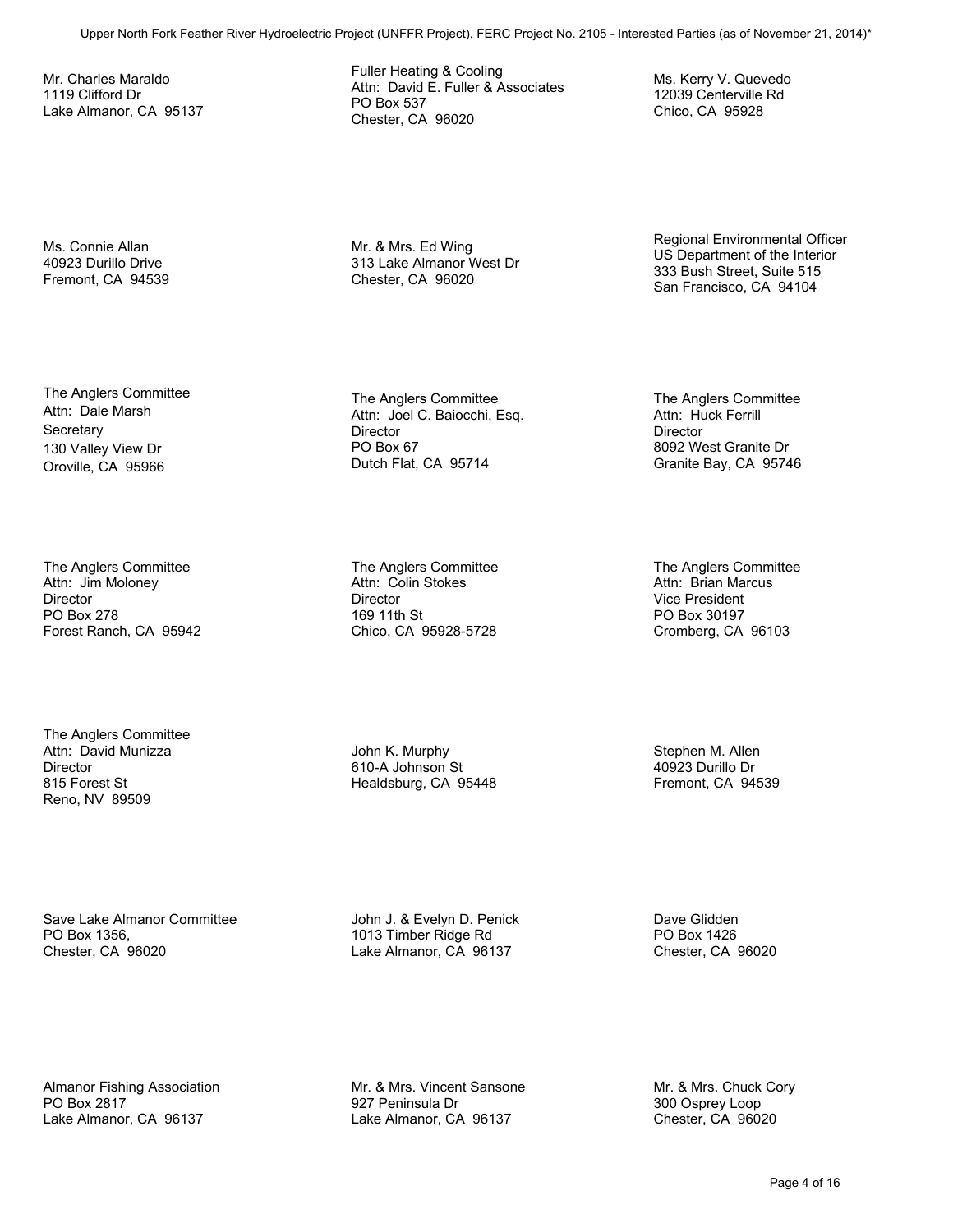Larry J. Stephenson 4780 Songbird Chico, CA 95973

Barbara Rice 105 Lake Almanor West Dr Chester, CA 96020

Mr. & Mrs. Douglas Pfeifer 1220 Chicot Pl Concord, CA 94521

Save Lake Almanor Attn: John & Martha Barron PO Box 1356 Chester, CA 96020

Lynn Sopwith PO Box 2072 Tustin, CA 92781 Mona Riggin 463-200 Wilson Way Clear Creek, CA 96137

Robert & Pamela Maple PO Box 1659 Chester, CA 96020

Los Angeles Dept. of Water & Power Attn: Robert Pettinato PO Box 51111, Los Angeles, CA 90051-5700

Robert B. Taylor 68 Live Oak Dr Petaluma, CA 94952-1003

Fred Schneiter 700 W. Perkins St Ukiah, CA 94582-4729 Ron & Carol Young 330 Maidu Dr Chester, CA 96020 John Galloway 1735 S. Villa Way Walnut Creek, CA 94595

M.H. Stumbo 1220-29 Bennett Way Templeton, CA 93456 Daniel J. Seccombe 1735 Canyon Run Healdsburg, CA 95448-8096

Ted and Jean Faley 90 Rancho del Sol Camino, CA 95709

Plumas County Fish & Game Commission Attn: Scott Davis Chairman PO Box 1662 Quincy, CA 95971 Upper North Formula filter the Southern Formula (CAP) The Hydroelectric Projectric Projectric Projectric Project<br>
Upper Second Context Formula (UNFFR Projectric Projectric Projectric Projectric Projectric Projectric Projec

Ken Leonard 4872 Willowbrook Dr Sacramento, CA 95482

James C. Brennan 1249 Penninsula Dr Lake Almanor Penninsula, CA 96137

Almanor Fishing Association Attn: James Pleau PO Box 2871 Lake Almanor, CA 96137-2871 Plumas Association of Realtors Attn: Ms. Laura Bemis President 2056 E Main St, Suite 1 Quincy, CA 95971

William D. Pahland 800 Whispering Winds Ln Chico, CA 95928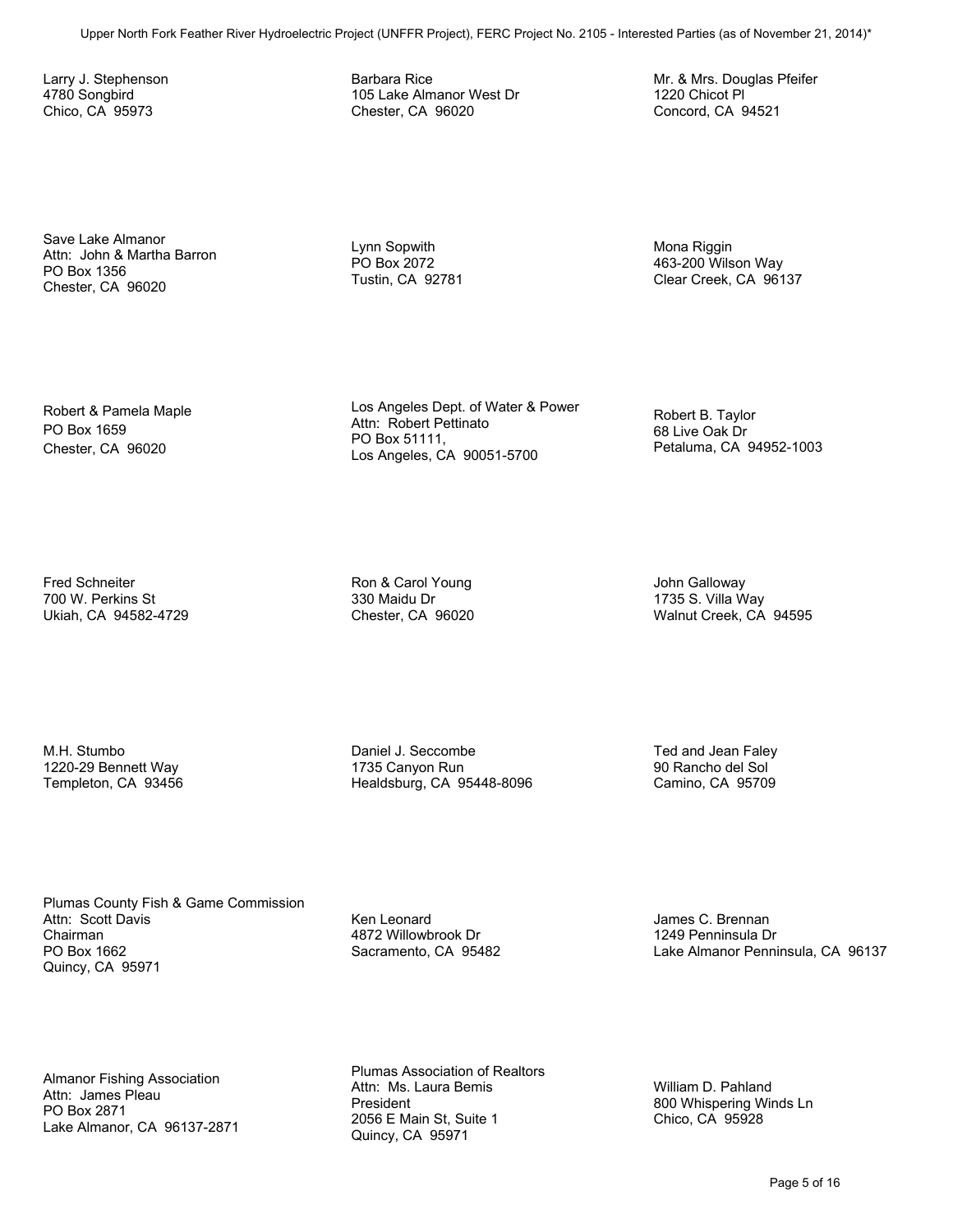Coy and Linda Johnson 815 Lassen View Dr Lake Almanor, CA 96137 Russell T. Lesko 316 Osprey Loop Chester, CA 96020 Arnie Quevedo 12039 Centerville Rd Chico, CA 95928

Maidu Cultural Development Group Attn: Lorena Gorbet PO Box 426 Greenville, CA 95947

Plumas County Attn: Leah Vines PO Box 44 Taylorsville, CA 95983

Bob Lambert 55 Rollingwood Dr San Rafael, CA 94901

Mike Willhoit 253 Osprey Loop Chester, CA 96020

Plumas County 2105 Committee Attn: Bill Dennison PO Box 1519 Chester, CA 96020

Save Lake Almanor Group Attn: Richard Fording 106 Kokanee Trail Chester, CA 96020

Willie Preston 2865 Churn Creek Rd, Suite B Redding, CA 96002

MWH Americas Attn: Wayne Dyok 3321 Power Inn Rd Sacramento, CA 95826

Pacific Gas & Electric Company Attn: Stuart Running 3400 Crow Canyon Rd San Ramon, CA 94583

Senator Sam Aanestad's Office Attn: Kim R. Davis 2967 Davison Ct, A-1 Colusa, CA 95932

Pacific Gas & Electric Company Attn: Seoh Tu 3400 Crow Canyon Rd San Ramon, CA 94583

Fred Shanks PO Box 1059 Hamilton City, CA 95951

Mike Meinz 3356 Hacienda Rd Cameron Park, CA 95682-8609 CHRC Attn: Laura Norlander 2140 Shattuck Ave, Suite 605 Berkeley, CA 94704

Dickstein Shapiro Morin & Oshinsky LLP Attn: Mark L. Perlis **Esquire** 2101 L St NW Washington, DC 20037-1526

Duke Energy Trading and Marketing, LLC Attn: JoAnn P. Russell VP and General Counsel 5400 Westheimer Ct., #4G63 Houston, TX 77056-5310 Upper North Fork Fork For Market Force 10, 1992<br>
Upper North Form Hydroelectric Projectric Projectric Projectric Projectric Projectric Projectric Projectric Project<br>
No. 2105 - Interested Parties (As of November 21, 2013)<br>

Duke Energy Trading & Marketing, LLC Attn: Steve R. Lavigne 4 Triad Ctr, Suite 1000 Salt Lake City, UT 84180-1410

Foothill Conservancy Attn: Pete Bell 20123 Shake Ridge Rd Volcano, CA 95689-9716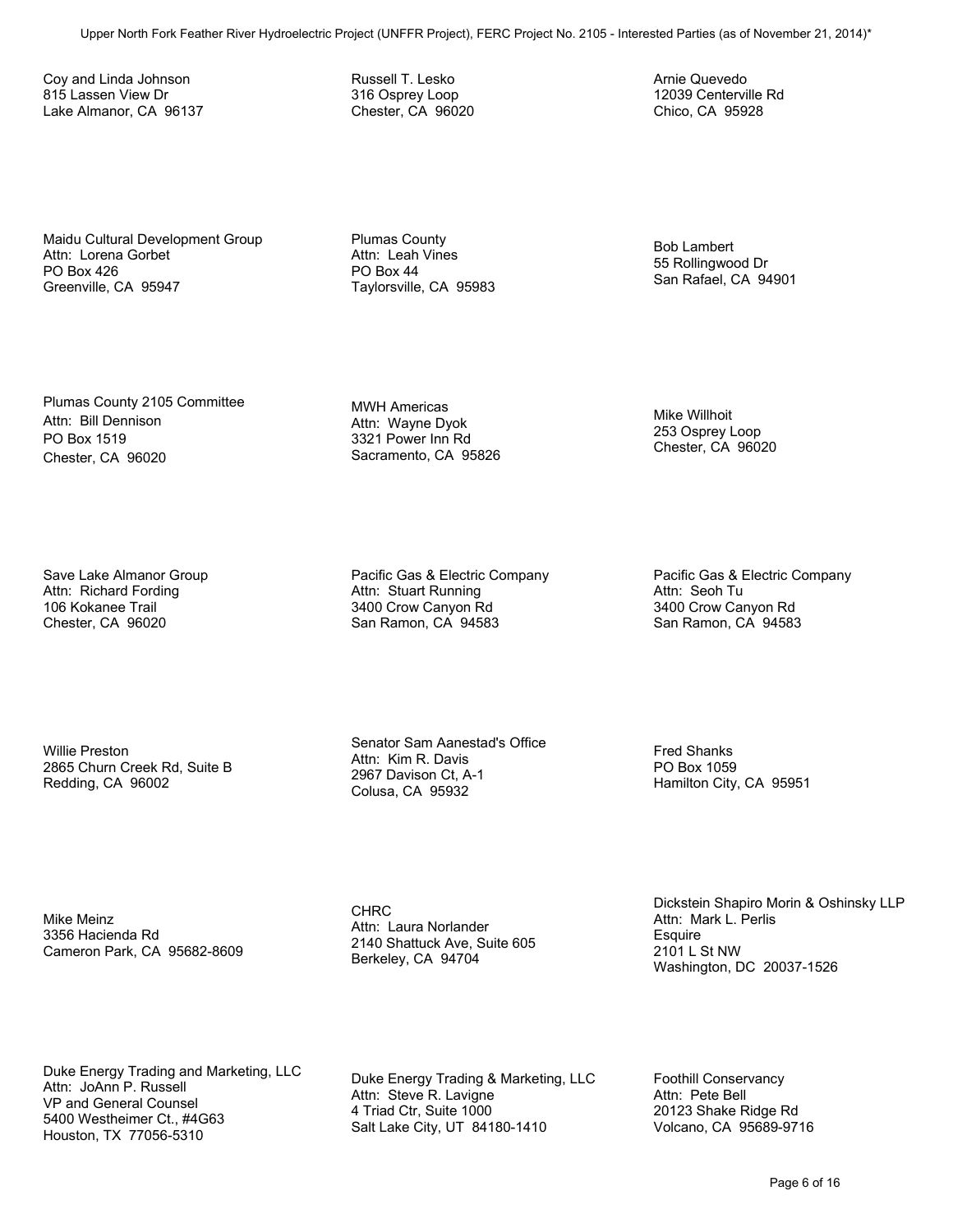Friends of the River Attn: Kelly Cattlet P. Advocate 915 20th St Sacramento, CA 95814-3115

Fall River Wild Trout Foundation Attn: Mike Fitzwater **Secretary** 16862 Pasquale Rd Nevada City, CA 95959-9575

City of Glendale Attn: Steven G. Lins Assistant City Attorney 613 E. Broadway, Suite 220 Glendale, CA 91206-4308

Hanna & Morton Attn: Norman A. Pedersen 444 S Flower St, Suite 1500 Los Angeles, CA 90071-2916

Duncan, Weinberg, Genzer & Pembroke Attn: James D. Pembroke **Esquire** 1615 M St NW, Suite 800 Washington, DC 20036-3213 Upper North Forms Force Controllers (North Forms Force Trans Feather River Associates (North Forms Force Trans Feather Project No. 2105)<br>
Upper No. 2105 - Interested Parties (as a strength of North Force Trans Controllers

Maidu Cultural and Development Group

County of Humboldt Attn: Tamara C. Falor

Eureka, CA 95501-1153

**Esquire** 825 5th St

Oroville-Wyandotte Irrigation District Attn: Michael Glaze General Manager PO Box 581 Oroville, CA 95965-0581

Modesto Irrigation District Attn: Gregory Pohl PO Box 4060 Modesto, CA 95352-4060

Spiegel & McDiarmid Attn: Frances E. Francis **Esquire** 1333 New Hampshire Ave NW Washington, DC 20036-1511

Northern California Power Agency Attn: Karl W. Meyer 180 Cirby Way Roseville, CA 95678-6420

Edward C. Cole Forest Supervisor USDA Forest Service 2550 Riverside Drive, Susanville, CA 96130 Forest Community Research Attn: Leah Wills PO Box 11 Taylorsville, CA 95983-0011

National Park Service Attn: Director 1111 Jackson St, Suite 700 Oakland, CA 94607-4807

Northern California Power Agency Attn: General Manager 180 Cirby Way Roseville, CA 95678-6429

Wally Herger Honorable US House of Representatives Washington, DC 20515

Julie Tupper USDA Forest Service 154 Sherwood Ct. Vacaville, CA 95687

Nevada Irrigation District Attn: Les Nicholson Hydro Manager 28311 Secret Town Rd

Colfax, CA 95713-9473

Attn: Renia Rogers PO Box 426

Greenville, CA 95947

Spiegel & McDiarmid Attn: Robert C. McDiarmid **Esquire** 1333 New Hampshire Ave NW Washington, DC 20036-1511

Barbara Boxer **Senator** US Senate 112 Hart Senate Office Bldg Washington, DC 20510

Allen Lowry Susanville Indian Rancheria P.O. Box Drawer U Susanville, CA 96130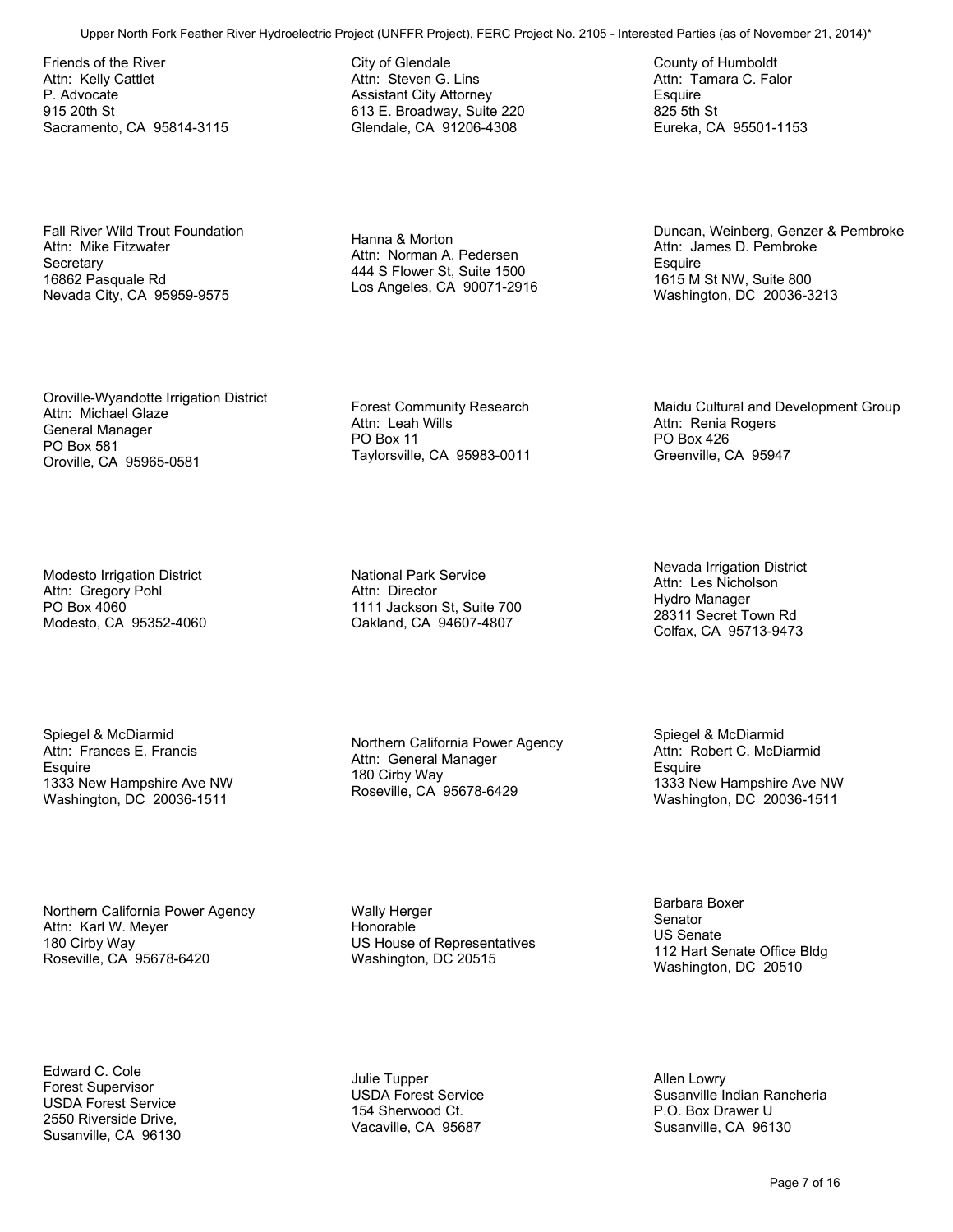Northern CA Council Fed of Fly Fishers Attn: Nathan Joyner President 115 Wellfleet Cir Folsom, CA 95630-6541

Pacific Gas & Electric Company Attn: Rhonda Shiffman **Coordinator** PO Box 770000 San Francisco, CA 94177-0001 Sacramento Municipal Utility District Attn: Esquire PO Box 15830 Sacramento, CA 95852-1830

Pacific Gas & Electric Company Attn: Randal S. Livingston Lead Director Mail Stop N11D PO Box 770000 San Francisco, CA 94177-0001

Pacific Gas & Electric Company Attn: William E. Zemke Senior License Coordinator PO Box 770000 San Francisco, CA 94177-0001

Pacific Gas & Electric Company Attn: William V. Manheim PO Box 7442 San Francisco, CA 94120-7442

Pasadena Dept. of Water & Power Attn: Eric R. Klinker **Director** 150 S. Los Robles Ave, Suite 200 Pasadena, CA 91101-2437

Plumas County Flood Control Attn: Michael B. Jackson Attorney at Law PO Box 207 Quincy, CA 95971-0207

Reliant Energy Wholesale Group Attn: Kirby Bosley Manager PO Box 148 Houston, TX 77001-0148

City of Santa Clara, California Attn: Roland D. Pfeifer 1500 Warburton Ave Santa Clara, CA 95050-3713

Valerie Edwards Tribal Chair Susanville Rancheria P.O. Box Drawer U Susanville, CA 96130

People of the State of California Ex Rel Attn: Michael W. Neville Deputy Attorney General 455 Golden Gate Ave, Suite 11000 San Francisco, CA 94102-3660 Upper North Fork Feather River For Michael Counter Counter The River Hydroen Counter The Counter The Counter of the Counter of The Counter of The Counter of The Counter of The Counter of The Counter of The Counter of The

Redding Electric Utility Attn: David Arthur PO Box 496071 Redding, CA 96049-6071

Reliant Energy Power Generation, Inc. Attn: Kurt W. Bilas 801 Pennsylvania Ave NW, Suite 620 Washington, DC 20004-2615

City of Santa Clara, California Attn: Legal Department Director

Santa Clara, CA 95050-3713

1500 Warburton Ave

Regional Council of Rural Counties Attn: Lon W. House, Ph.D. Energy Advisor 4901 Flying C Rd Shingle Springs, CA 95682-9615

Reliant Energy Power Generation, Inc. Attn: Michael L. Jines Vice President PO Box 4567 Houston, TX 77210-4567

City of Riverside Public Utilities Department Attn: General Manager 3900 Main St Riverside, CA 92522-0001

Arnold & Porter Attn: G. Phillip Nowak 555 12th St NW Washington, DC 20004-1200

Kelly O'Donnell, Attonrey Southern California Edison Company P.O. Box 800 Rosemead, CA 91770-0800

Ike Lowery Susanville Indian Rancheria 830 Joaquin Street Susanville, CA 96130-3508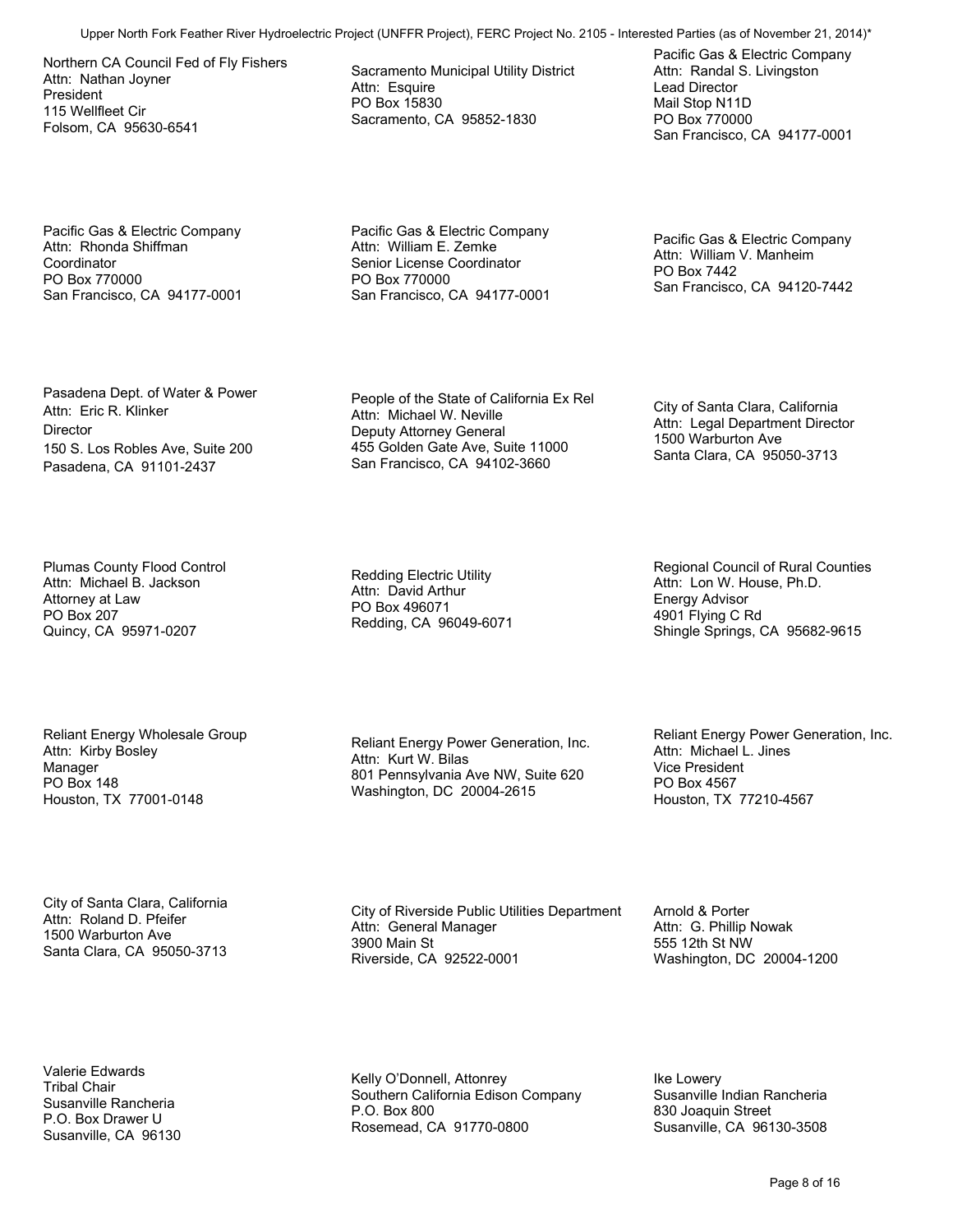Silicon Valley Power Attn: Michael Pretto 1500 Warburton Ave Santa Clara, CA 95050-3713 Silicon Valley Power Attn: Raymond C. Camacho 1500 Warburton Ave Santa Clara, CA 95050-3713 Stanislaus National Forest USDA Forest Service Attn: Tom Quinn 19777 Greenley Rd Sonora, CA 95370-5909

Steptoe & Johnson LLP Attn: Catherine M. Giovannoni 1330 Connecticut Ave NW Washington, DC 20036-1704

Southern California Edison Company Attn: Michael D. Mackness PO Box 800 Rosemead, CA 91770-0800

Duane Morris LLP Attn: Thomas M. Berliner Managing Partner One Market, Spear Tower, Suite 2000 San Francisco, CA 94105 Upper North Forms II and The Project Computer Hydroelectric Project (UNFFR Project Text), FERC Project Text), FERC Project Text<br>
Model Project Computer Computer Computer Computer Computer Computer Computer Computer Compute

State Water Contractors Attn: Craig Jones Energy Staffer 455 Capitol Mall, Suite 20 Sacramento, CA 95814-4404

Duncan, Weinberg, Genzer & Pembroke Attn: Wallace L. Duncan **Esquire** 1615 M St NW, Suite 800 Washington, DC 20036-3213

Turlock Irrigation District Attn: Michael T. Brommer 333 E Canal Dr Turlock, CA 95380-3946

US Department of the Interior Attn: Erica Niebauer Office of the Regional Solicitor 2800 Cottage Way, Suite E1712 Sacramento, CA 95825-1863

US Department of the Interior Attn: Legal Department Office of the Solicitor 1849 C St NW, MS 6456 Washington, DC 20240-0001 State Water Resources Control Board Attn: Dana Differding PO Box 100 Sacramento, CA 95812-0100

Eldorado National Forest Attn: John Phipps 100 Forni Rd Placerville, CA 95667-5310

Transmission Agency of Northern CA Attn: James H. Pope Chairman PO Box 15129 Sacramento, CA 95851-0129

Winston & Strawn Attn: John A. Whittaker, IV 1700 K St NW

Washington, DC 20006-3817

Lassen National Forest Attn: Kent Connaughton Supervisor PO Box 220 Fall River Mills, CA 96028-0220

Plumas National Forest Attn: James M. Pena PO Box 11500 Quincy, CA 95971-6025

US Department of the Interior Attn: Director 1849 C St NW, Suite MS 6456 Washington, DC 20240-0001

US Department of the Interior Attn: Field Supervisor 2800 Cottage Way, W2605 Sacramento, CA 95825-1888

National Parks Service Attn: Stephen Bowes N. CA Hydro Coordinator 1111 Jackson St, Suite 700 Oakland, CA 94607-4807

US Department of the Interior Attn: Jennifer L. Frozena 1849 C St NW, MS 6557 Washington, DC 20240-0001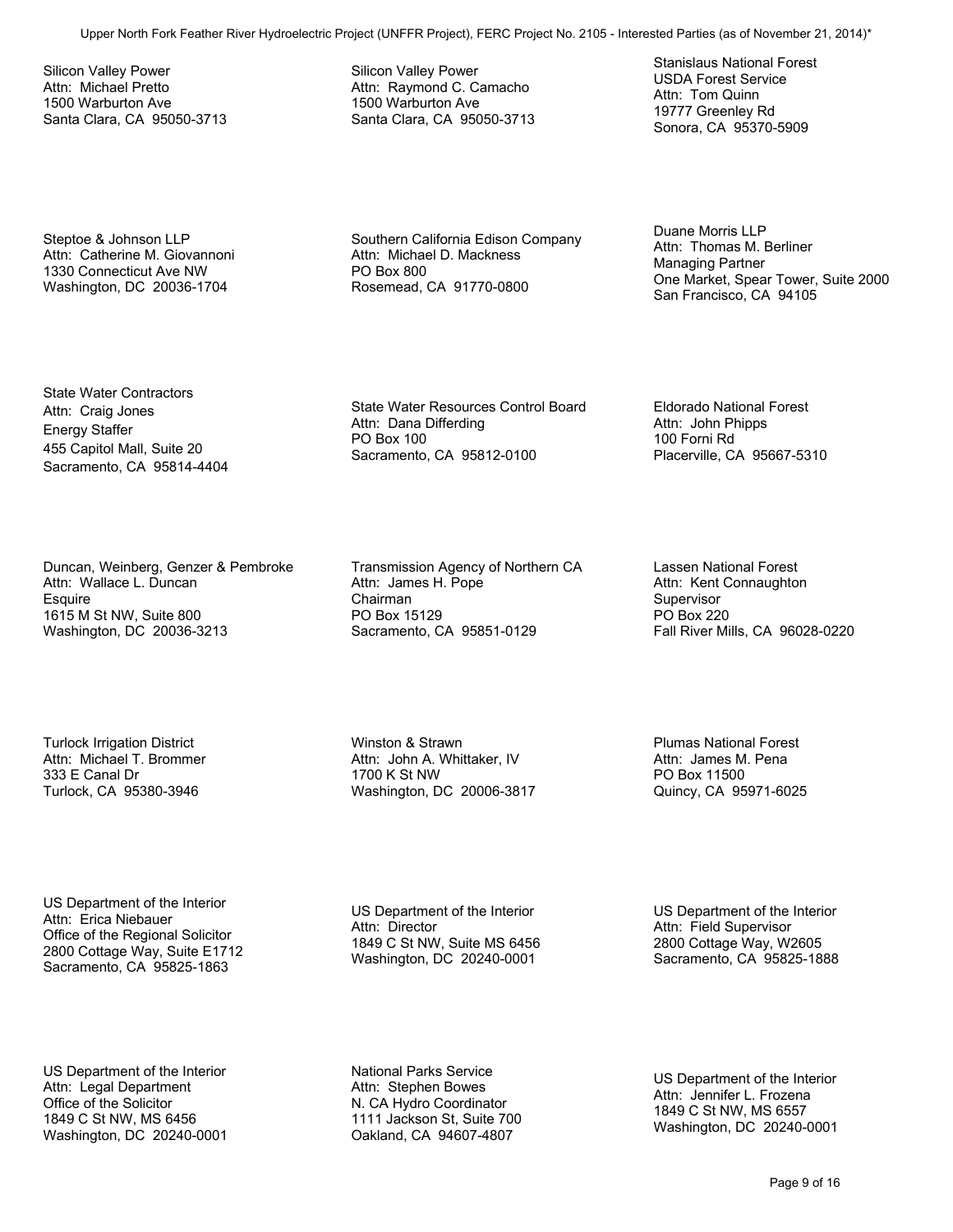Lassen County Theresa Nagel, County Clerk-Recorder 220 South Lassen St, Suite 5 Susanville, CA 96130

US Department of the Interior Division of Indian Affairs Attn: Christopher Watson Agency Counsel 1849 C St NW, MS 6456-MIB Washington, DC 20240-0001 US Department of the Interior Division of Land and Water Attn: John C. Bezdek Office of the Solicitor 1849 C St NW, MS 6412 Washington, DC 20240-0001

US Department of the Interior Attn: Regional Director Pacific Region 2800 Cottage Way, W2605 Sacramento, CA 95825-1886

Tahoe National Forest Attn: Judy Tartaglia FERC/Hydro Coordinator

631 Coyote St

US Department of the Interior Attn: Regional Environmental Officer 1111 Jackson St, Office 520 Oakland, CA 94607-4807

Yuba County Water Agency Attn: Curt A. Aikens General Manager 1402 D St

Marysville, CA 95901-4226

US Department of the Interior

3310 El Camino Ave, Suite 300 Sacramento, CA 95821-6377

Attn: Martin Bauer Bureau of Reclamation

US Fish and Wildlife Service Attn: FERC Coordinator 2800 Cottage Way, Room W-2605 Sacramento, CA 95825-1846

USDA Office of the General Counsel Attn: Aggie M. Samuel 33 New Montgomery St, Floor 17 San Francisco, CA 94105-4506

Nevada City, CA 95959-2250

Shasta County Cathy Darling, County Clerk-Recorder PO Box 990880 Redding, CA 96099-0880

Butte County Candace J. Grubbs, County Clerk-Recorder 25 County Center Dr Oroville, CA 95965-3316

Yuba County Terry A. Hansen, County Clerk-Recorder 915 8th St, Suite 107 Marysville, CA 95901-5273

Tehama County Mary Alice George, County Clerk-Recorder PO Box 250 Red Bluff, CA 96080

Sierra County Mary J. Jungi, County Clerk-Recorder Courthouse, Rm #11 PO Drawer D Downieville, CA 95936-0398

Honey Lake Maidu Attn: Ron Morales 1101 Arnold St Susanville, CA 96130-4032

Big Meadows Maidu Historic Preservation Attn: Marvena Harris PO Box 1031 Westwood, CA 96137 Upper North Fork Forest Control Transportation of the North Forest Control Transportation of the North Forest Control North Forest Control No. 2105 - Interest No. 2105 - Interest No. 2105 - Interest No. 2105 - Interest No

Greenville Indian Rancheria Attn: Lorie James PO Box 279 Greenville, CA 95947

Maidu Cultural & Development Group Attn: Farrell Cunnigham PO Box 426 Greenville, CA 95947

Plumas County Indians, Inc. Attn: Melvern Merino 171 Fairground Rd Quincy, CA 95971

Roundhouse Council Indian Ed. Center Attn: Warren Gorbet PO Box 217 Greenville, CA 95947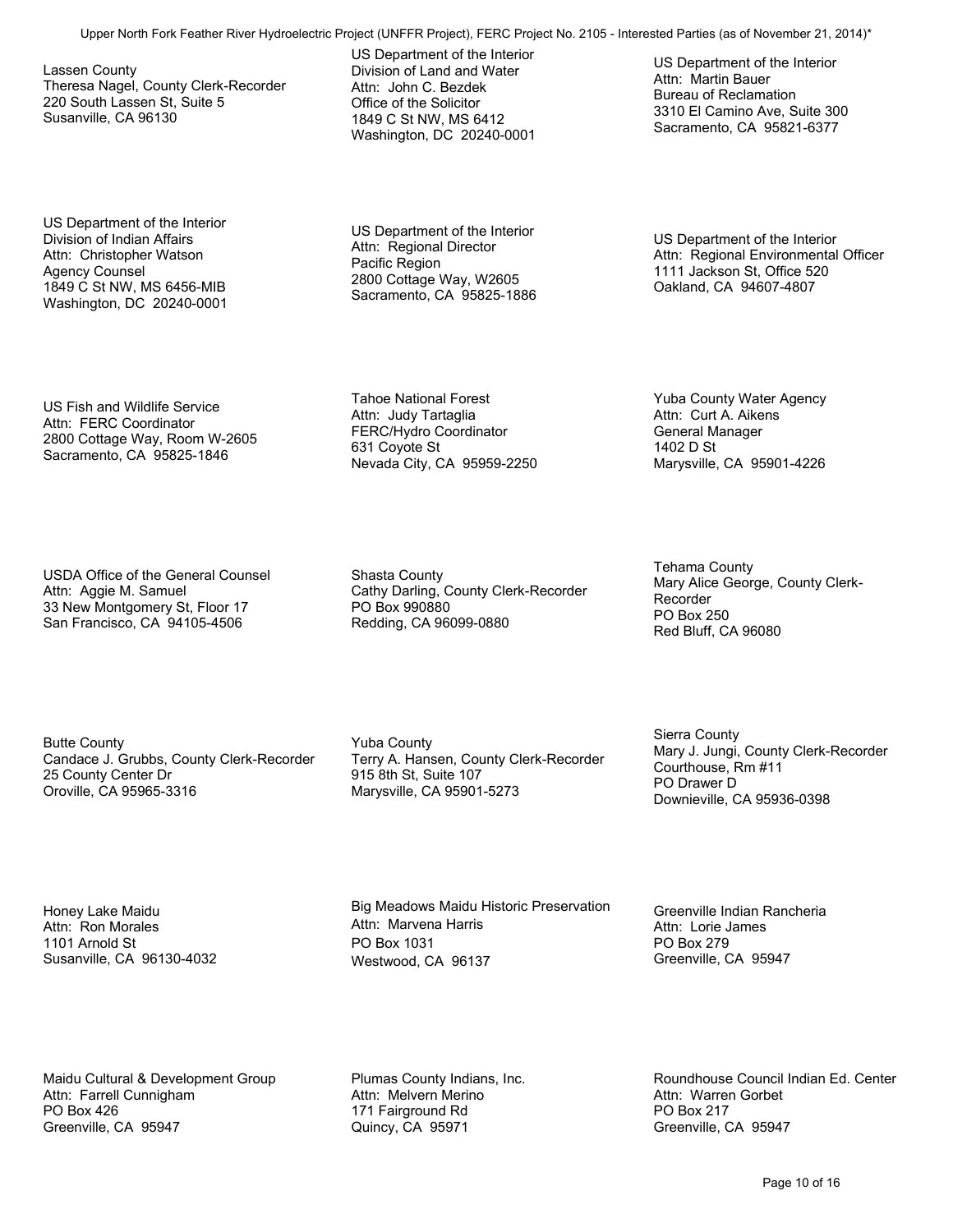Kimberly D. Bose **Secretary** Federal Energy Regulatory Commission 888 First Street, N.E. Washington, D.C. 20426

Jane Diamond, Director U.S. EPA, Region 9 75 Hawthorne Street San Francisco, CA 94105

Pamela Creedon Executive Director Regional Water Quality Control Board 11020 Sun Center Drive, Suite 200 Rancho Cordova, CA 95670 Upper North Formula Content For Feather River (UNFFR Projectric Projectric Projectric Projectric Projectric Projectric Projectric Projectric Projectric Projectric Projectric Projectric Projectric Projectric Projectric Proj

Carol Hall PO Box 146 Meadow Valley, CA 95956

Clara LeCompte PO Box 204 Susanville, CA 96130 Ben Cunningham PO Box 577 Greenville, CA 95947

Marcia Ackerman PO Box 757

Greenville, CA 95947

Fred Mankins 29855 Plum Creek Rd Paynes Creek, CA 96075

Dave Clark PO Box 11500 Quincy, CA 95971 Beth Rose Middleton PO Box 426 Greenville, CA 95947

Douglas Mullen PO Box 143 Greenville, CA 95947 Stiver's Indian Cemetery Assoc. Attn: Joanne Hedrick 172 Claremont, Apt. 10B Quincy, CA 95971

Susanville Indian Rancheria Attn: Melany Johnson Drawer U Susanville, CA 96130

Tasmam Koyom Cultural Foundation Attn: Kenneth Holbrook 170 Cottini Way Santa Cruz, CA 95060

Tsiakim Maidu Attn: Don Ryberg 152 Mill St, Ste A Grass Valley, CA 95945

Taras Gaither PO Box 271 Greenville, CA 95947 Danny Manning c/o Taras Gaither PO Box 271 Greenville, CA 95947

Jerome Merino PO Box 1085 Greenville, CA 95947

Beverly Ogle 2988 Plum Creek Rd Paynes Creek, CA 96075

Marlene Mullen PO Box 583 Greenville, CA 95947 Frank Mullen PO Box 1116 Greenville, CA 95947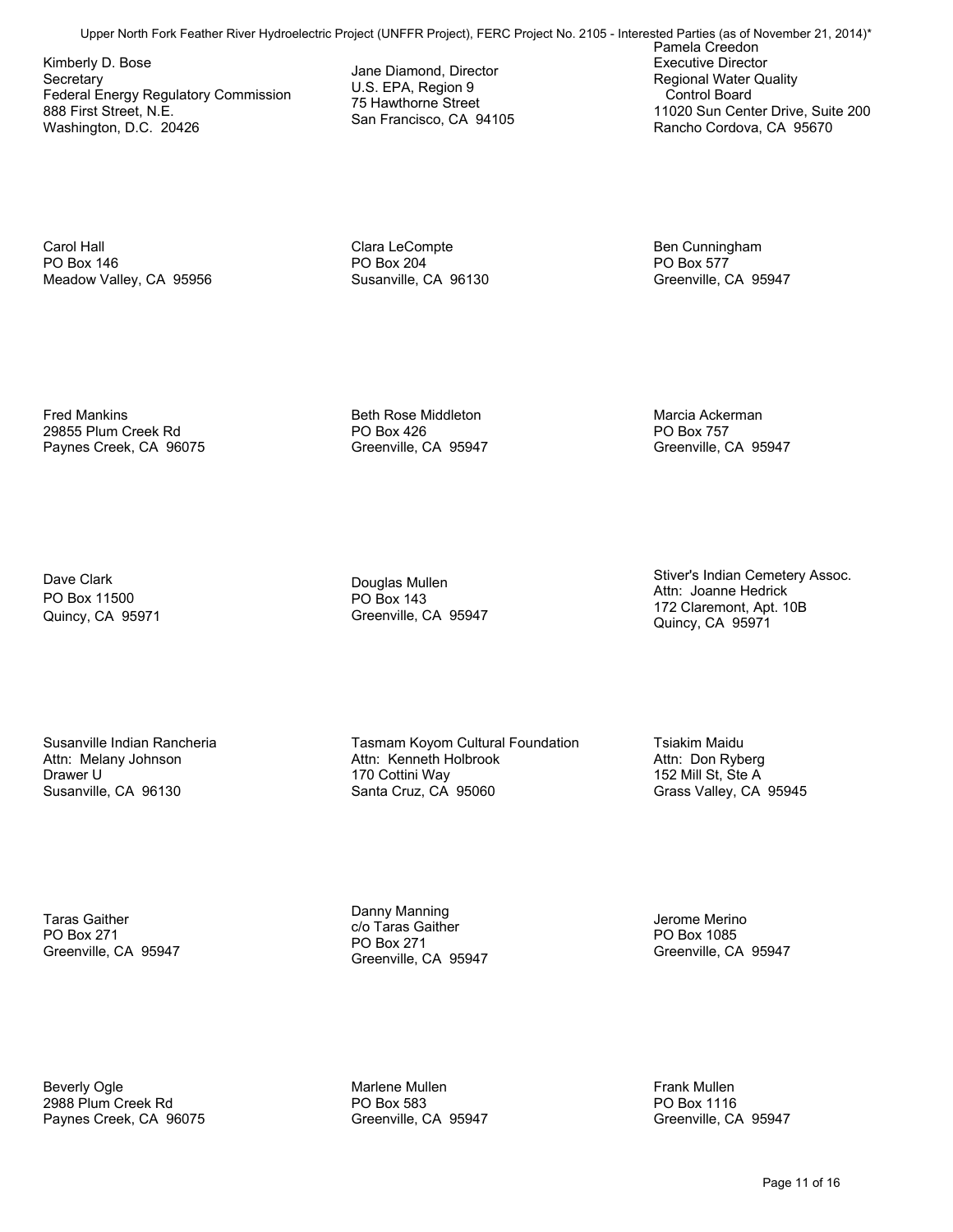Wanda Brown Honey Lake Maidu Tribe P.O. Box 1161 Susanville, CA 96130-1161

Jeremy Peconum Honey Lake Maidu Tribe 7597 Elizabeth Road Vacaville, CA 95688-9423 Viola Williams Honey Lake Maidu Tribe 340 Adella Street Susanville, CA 96130-4029

Carla Porter Honey Lake Maidu Tribe P.O. Box 946 Westwood, CA 96137-0946 Misty Salem Honey Lake Maidu Tribe P.O. Box 1285 Westwood, CA 96137-1285 Brad Peconom Honey Lake Maidu Tribe 4927 Happy Lafayette, CA 94549

Tommy Merino, Director Maidu Cultural & Development Group P.O. Box 102 Taylorsville, CA 95983-0102

Legal Department Mooretown Rancheria of Maidu Indians 1 Alverda Drive Oroville, CA 95966-9379 Upper North Fork Faster River River River (UNFFR Projectric Projectric Projectric Projectric Projectric Project<br>
University and the state of North Force North Force No. 2013<br>
Upper North Force Transfer Contents (as of Nove

Ken Gilbert Mooretown Rancheria of Maidu Indians 1 Alverda Drive Oroville, CA 95966-9379

Leland Washoe, Sr. PO Box 481 Greenville, CA 95947 Marvin Cunningham 5478 Genesee Rd Taylorsville, CA 95983 Bobby Schmidt PO Box 1941 Quincy, CA 95947

Gabriel Gorbet PO Box 174 Greenville, CA 95947 David Moore 19710 Highway 89 Hat Creek, CA 96040 Jim Edwrads Berry Creek Rancheria of Maidu Indians 5 Tyme Way Oroville, CA 95966-9115

Statewide FERC Coordinator CA Department of Fish & Wildlife Water Branch 9684 Sutton Pointe Ct Elk Grove, CA 95757-8343

Traci Bone CPUC 505 Van Ness Ave., 5<sup>th</sup> Floor San Francisco, CA 94102

Paul Hardy Feather River Land Trust, Inc. P.O. Box 4276 Quincy, CA 95971-4276

Jennifer Carville Friends of the River 1418 20<sup>th</sup> Street, Suite A Sacramento, CA 95811-5206

Ren Reynolds Enterprise Rancheria 1940 Feather River Blvd., Suite B Oroville, CA 95965-5723

Forest Supervisor Hydro Coordinator Stanislaus National Forest USDA Forest Service 19777 Greenley Road Sonora, CA 95370-5909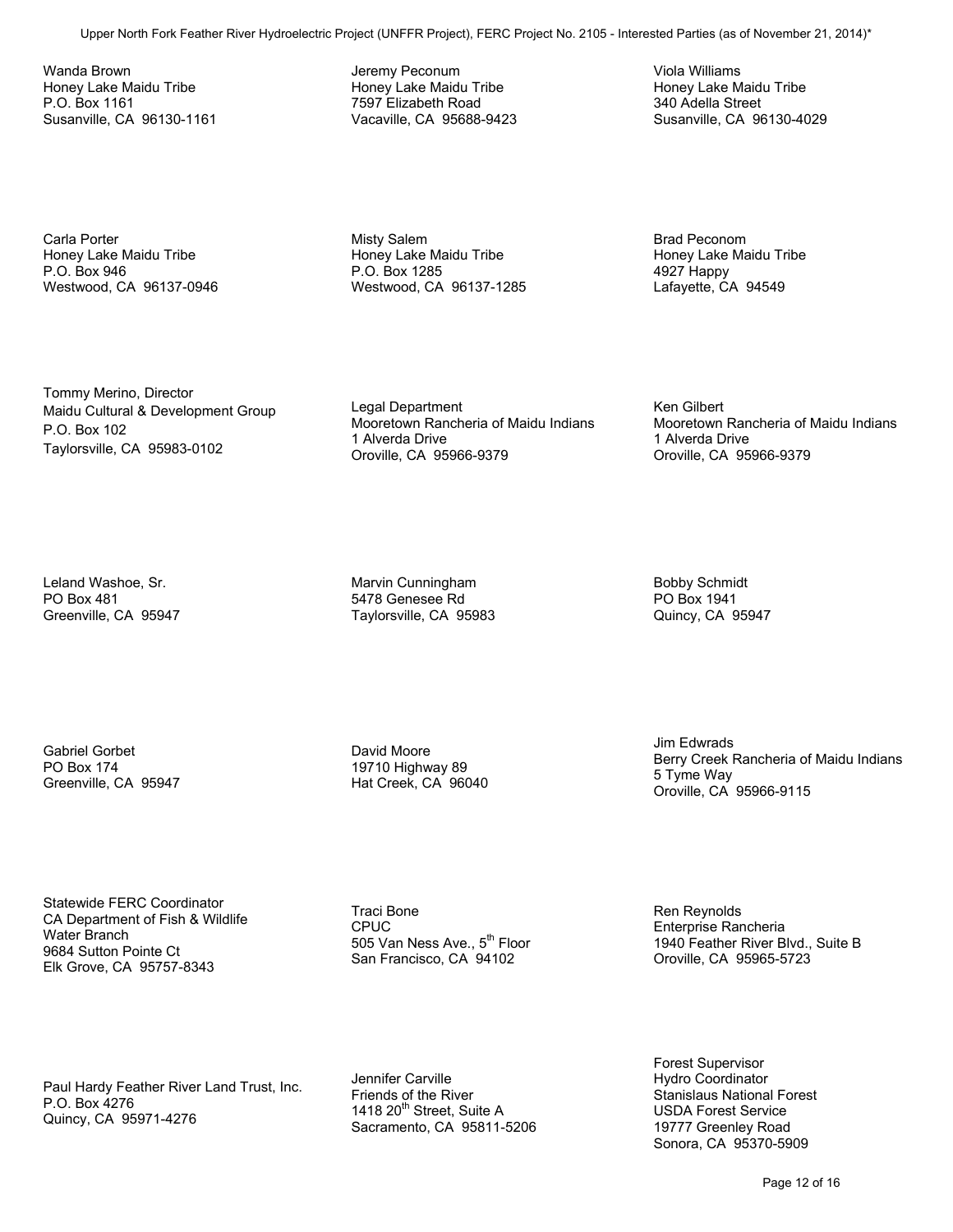Dan Hytrek, Attorney NOAA General Counsel, Southwest 501 W. Ocean Blvd., Suite 4470 Long Beach, CA 90802

Dana Griffith Power Coordination Engineer Northern California Power Agency 180 Cirby Way Roseville, CA 95678-6420 Upper North Formstrand Foreign Collections (Projectric Projectric Projectric Projectric Projectric Projectric Projectric Projectric Projectric Projectric Projectric Projectric Projectric Projectric Projectric Projectric Pr

Governor of California State Capital Building Suite 1173 Sacramento, CA 95814

PG&E Law Dept., FERC Cases 77 Beale Street San Francisco, CA 94105

Jennifer Sharon Abrams, ESQ Attorny PG&E 77 Beale Street B30A San Francisco, CA 94105

Jeanene Hafen Roundhouse Council P.O. Box 217 Greenville, CA 95947

Bryan J. Smith Regional Water Quality Control Board 11020 Sun Center Drive, Suite 200 Rancho Cordova, CA 95670

**Commander** US Army Corps of Engineers San Francisco District Office 1455 Market Street, #1760 San Francisco, CA 94103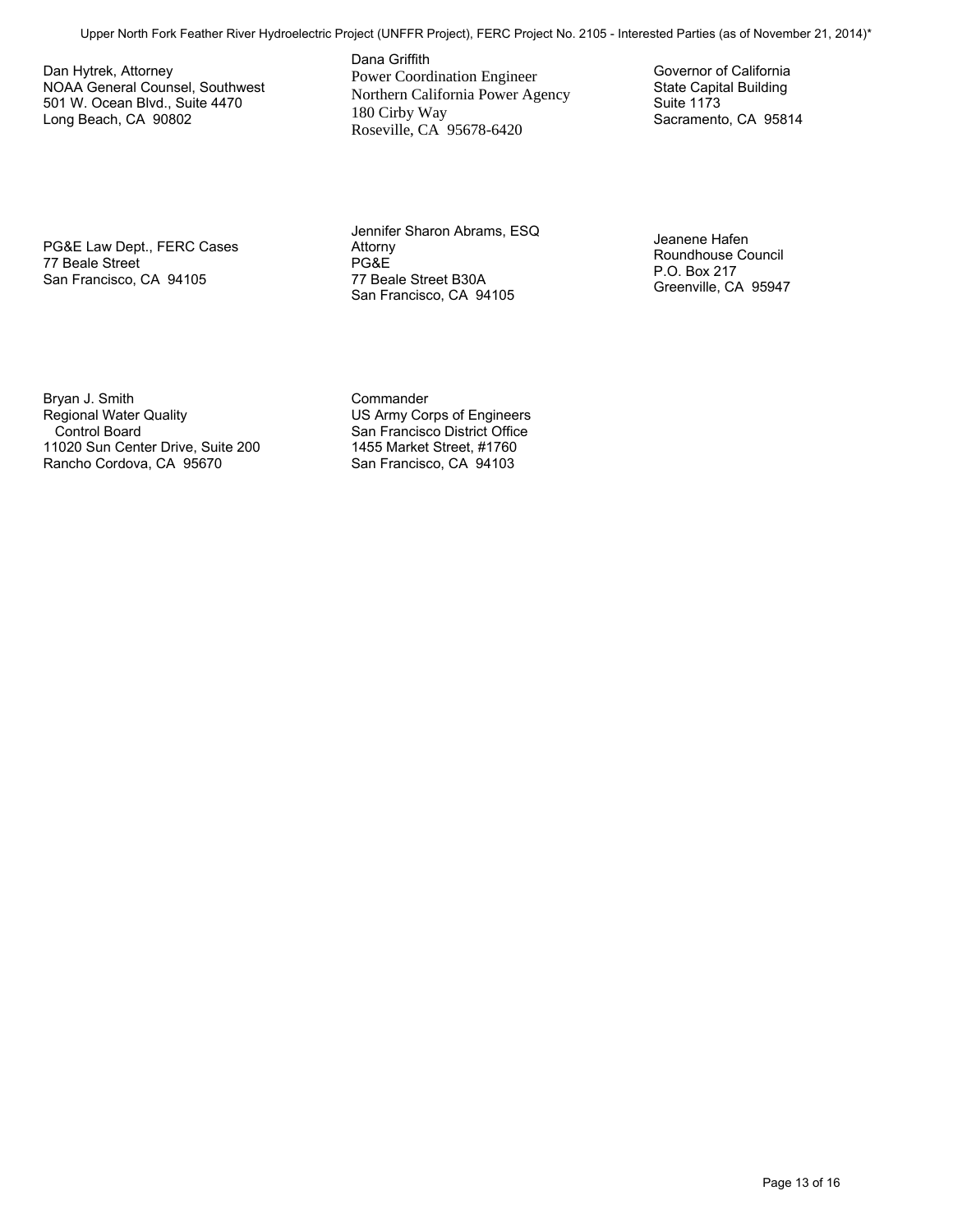Joshua Horowitz Bartkiewicz, Kronick & Shanahan jmh@bkslawfirm.com

Steve Rothert American Rivers srothert@americanivers.org

Kevin Richard Colburn American Whitewater kevin@amwhitewater.org

Dave Steindorf American Whitewater dave@amwhitewater.org

Jeffrey Meith Minasian, Spruance, Baber, Meith, Soares & Sexton, LLP jmeith@minasianlaw.com

Bernoy Bradford Biggs-West Gridley Water District bwgwater@manzet.com

Stephan Volker Law Offices of Stephan C. Volker svolker@volkerlaw.com

Jerry Mensch California Sportfishing Protection Alliance jerrymen@innercite.com

Nancee M. Murray California Dept. of Fish and Wildlife nmurray@wildlife.ca.gov

Michael Swiger Van Ness Feldman, LLP mas@vnf.com

Richard Roos-Collins Natural Heritage Institute rrcolllins@waterpowerlaw.com

Eric R. Klinkner City of Pasadena Dept. of Water & Power eklinkner@cityofpasadena.net

James Pembroke Duncan, Weinberg, Genzer & Pembroke PC jdp@dwgp.com

Legal Department Director City of Santa Clara jpope@ci.santa-clara.ca.us

Mark Perlis David Wright Tremaine LLP MarkPerlis@dwt.com Norman Pedersen Hanna and Morton LLP npedersen@hanmor.com Upper North Form Tower Hydroelectric Projection 2002. The Hydroelectric Projection 2003<br>
Substitution 2003. The Company of North Form Tower Hydroelectric Projection 2003.<br>
Months For the Company of November 21, 2013. The

Robert Pettinato Los Angeles Dept. of Water & Power Robert.pettinato@ladladwp.com

Leah Wills Forest Community Research lwills@fcresearch.org

Gregory Pohl Modesto Irrigation District gregp@mid.com

Dan Hytrek NOAA General Counsel, Southwest Dan.Hytrek@noaa.gov

Frances Francis Spiegel & McDiarmid LLP Frances.francis@spiegelmcd.com

Robert McDiarmid Spiegel & McDiarmid LLP Robert.mcdiarmid@spiegelmcd.com

Judi Mosley Pacific Gas and Electric Company Jkm8@pge.com

William V Manheim Pacific Gas and Electric Company Wvm3@pge.com

PG&E Law Dept. FERC Cases Pacific Gas and Electric Company lawferccases@pge.com

Jennifer Sharon Abrams, ESQ Pacific Gas and Electric Company jsad@pge.com

Michael W. Neville State of California Michael.neville@doj.ca.gov

Michael Bruce Jackson, ESQ Plumas County Flood Control Mjatty@sbcglobal.net

David Arthur Redding Electric Utility darthur@ci.redding.ca.us

Lon W House Regional Council of Rural Counties lwhouse@innercite.com

Michael Glaze South Feather Water & Power Agency Glaze@southfeather.com

Kelly O'Donnell Southern California Edison Company Kelly.odonnell@sce.com

Tom Berliner Duane Morris LLP Tmberliner@duanemorris.com

Michael T Brommer Turlock Irrigation District mtbrommer@tid.org